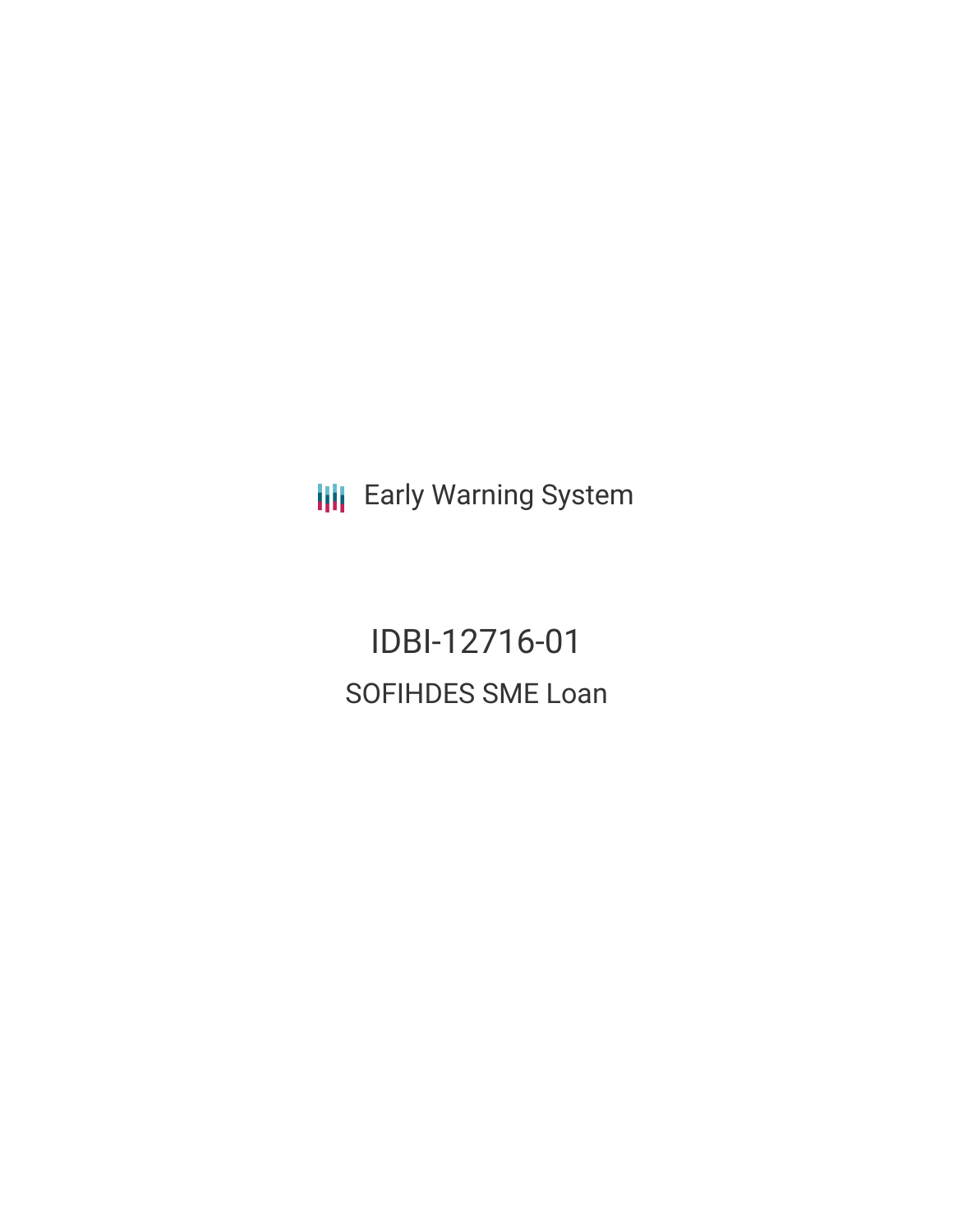### **Quick Facts**

| <b>Countries</b>               | Haiti                                                        |
|--------------------------------|--------------------------------------------------------------|
| <b>Financial Institutions</b>  | IDB Invest (IDBI)                                            |
| <b>Status</b>                  | Proposed                                                     |
| <b>Bank Risk Rating</b>        | FI                                                           |
| <b>Voting Date</b>             | 2020-07-23                                                   |
| <b>Borrower</b>                | Societe Financiere Hattienne de Developpement S.A (SOFIHDES) |
| <b>Sectors</b>                 | Finance                                                      |
| <b>Investment Type(s)</b>      | Loan                                                         |
| <b>Investment Amount (USD)</b> | $$3.00$ million                                              |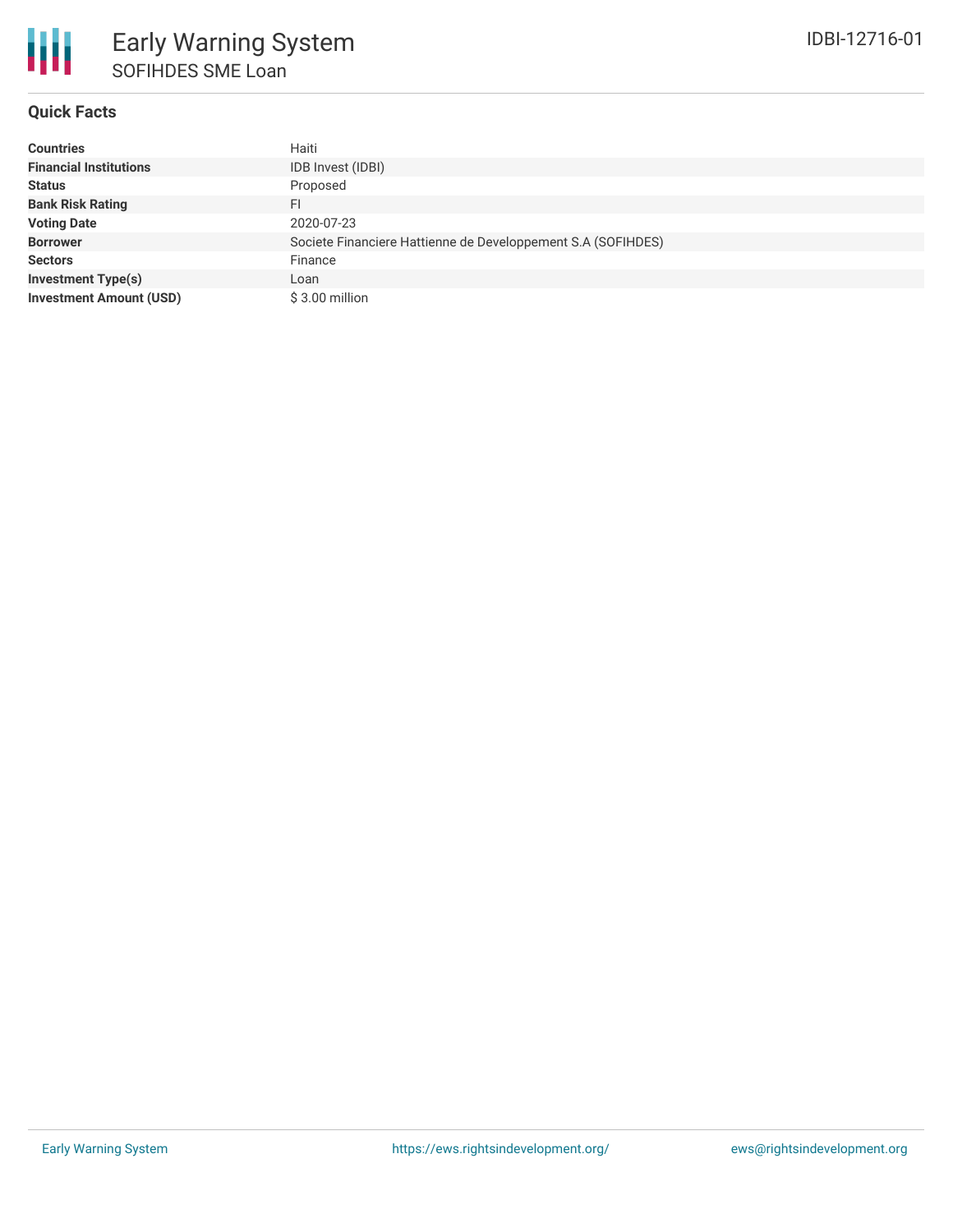

### **Project Description**

The proposed transaction consists of an unsecured senior loan to SOFIHDES ("SOFIHDES" or the "FI") denominated in US Dollars ("US\$") for up to US\$3 million, to be funded by IDB Invest as administrator of the Haiti SME Development Fund, with a tenor of up to three years (the "Project") and a 12 month grace period on the repayment of principal. The purpose of the Project is to grant financing to SOFIHDES to on-lend to small and medium-sized enterprises ("SMEs").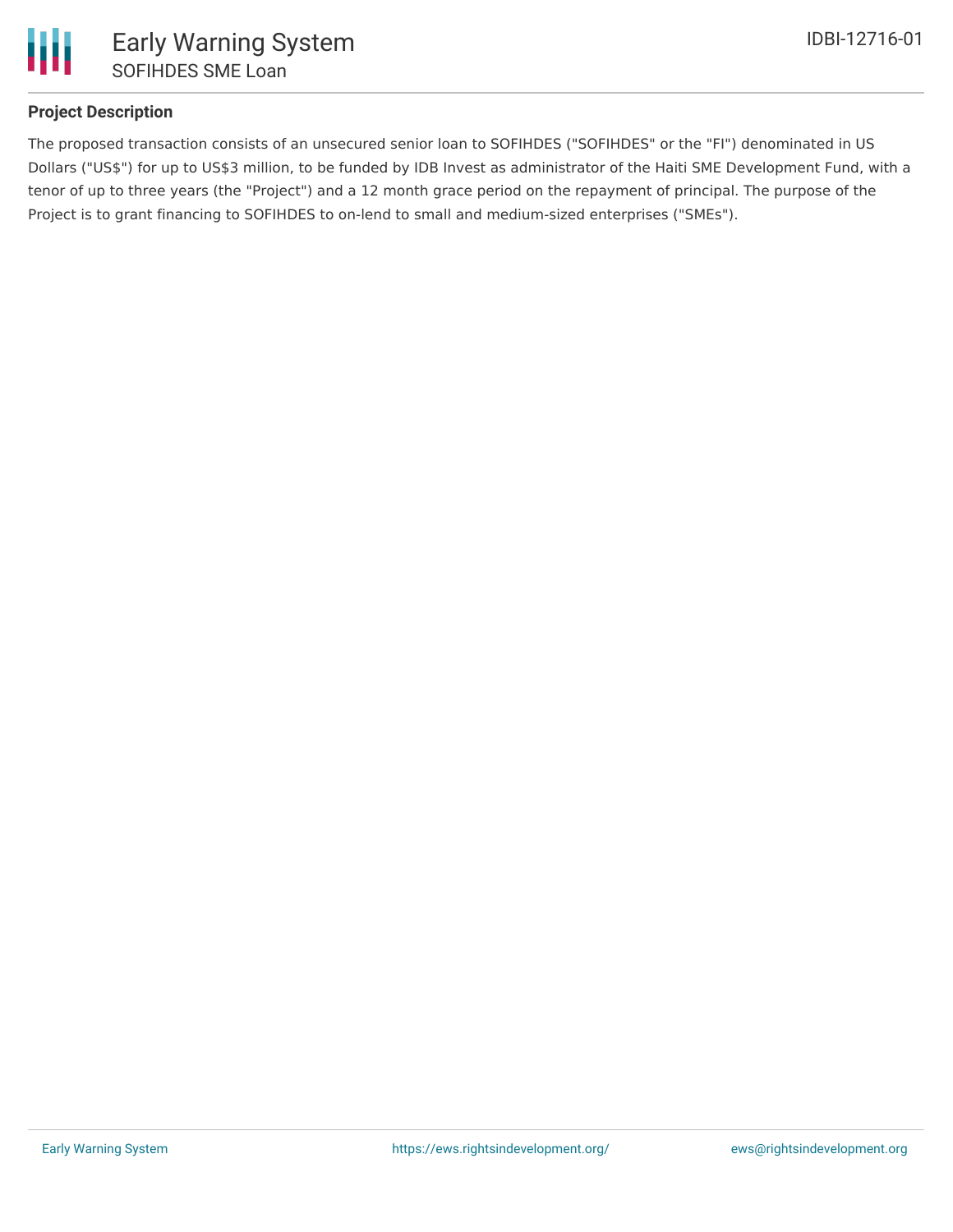# **Investment Description**

• IDB Invest (IDBI)

## **Financial Intermediary**

Financial Intermediary: A commercial bank or financial institution that receives funds from a development bank. A financial intermediary then lends these funds to their clients (private actors) in the form of loans, bonds, guarantees and equity shares. Financial intermediaries include insurance, pension and equity funds. The direct financial relationship is between the development bank and the financial intermediary.

Société Financière Hattienne de [Développement](file:///actor/3244/) S.A (SOFIHDES) (Financial Intermediary)